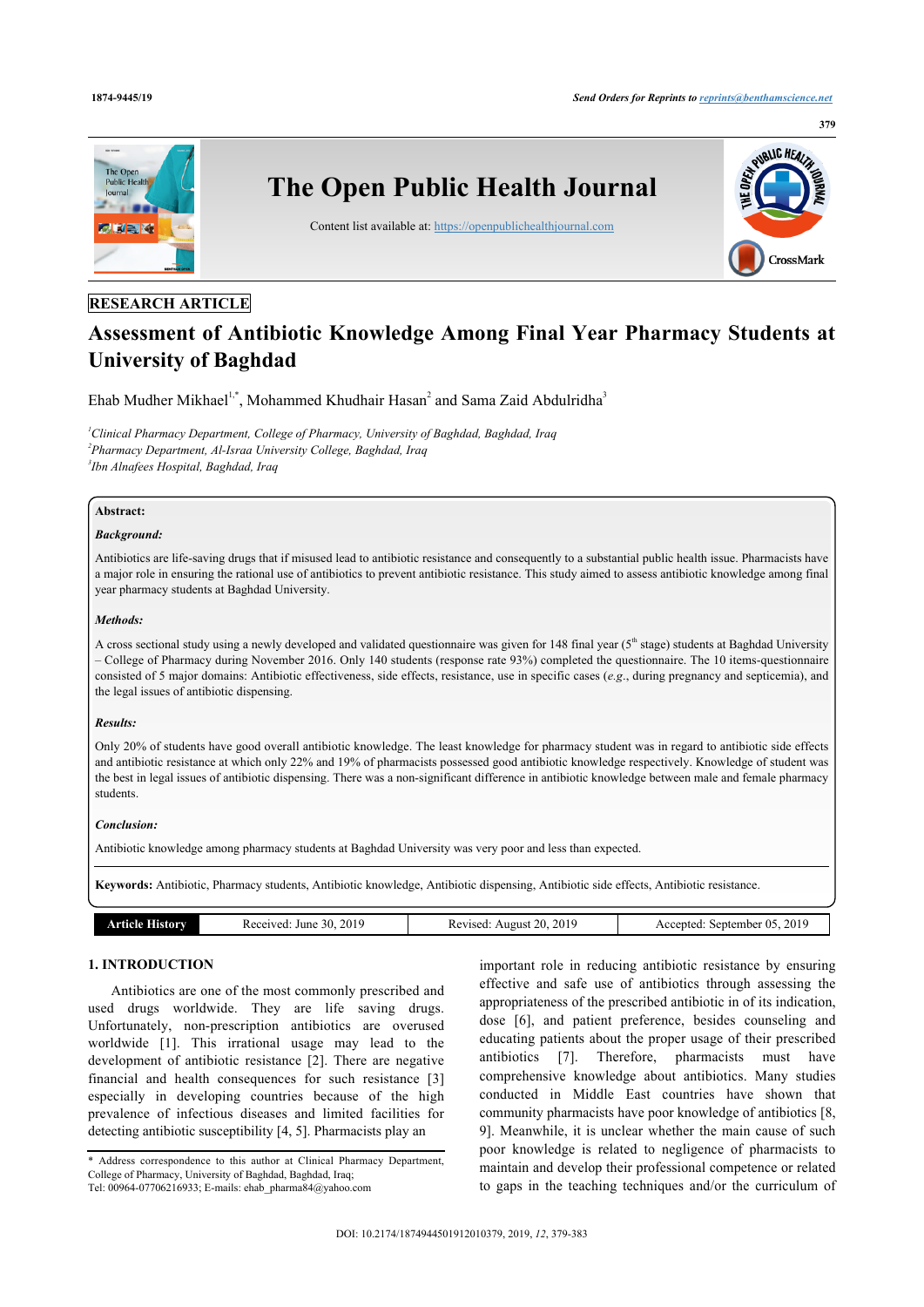pharmacy colleges. Consequently, other studies were carried out in USA[[10\]](#page-4-9), and Kosovo [\[11](#page-4-10)] to detect antibiotic knowledge among final year pharmacy students; both studies found that student knowledge about antibiotics is only moderate. To the best of our knowledge, no study has been conducted to assess antibiotic knowledge among pharmacy students in Iraq. Therefore, this study aimed to evaluate antibiotic knowledge among final year  $(5<sup>th</sup>$  stage) students at Baghdad University – College of pharmacy.

# **2. METHODS**

#### **2.1. Development of the Questionnaire**

The questionnaire items were developed based mainly on the concepts discussed in chapter 5 of the British National Formulary (BNF) 72, and a review of the literature [[10](#page-4-9) - [12](#page-4-11)]. A pool of 20 items was developed; however, only 10 items were chosen with the aim to develop a comprehensive and short questionnaire. The chosen items were slightly modified to ensure compatibility with the Iraqi scenario. The proposed 10 items-questionnaire assessing students' knowledge in 5 major domains: antibiotic effectiveness (item 1 and 7), side effects (items 2 and 5), resistance (items 3, 6 and 10), antibiotic usage in specific cases (*e.g*., during pregnancy and septicemia) (items 8 and 9), and the legal issues of antibiotic dispensing (item 4). All items were provided with a dichotomous response of "Yes" or "No". The questionnaire details are given in Appendix 1.

#### **2.2. Validity and Reliability of the Questionnaire**

For content validity, the structured questionnaire was emailed to 3 expert pharmacists in clinical research with at least a master degree in clinical pharmacy. Experts were asked to indicate their opinion about the importance and clarity of each item in the questionnaire. All participated experts come into mutual agreement about the importance and clarity of all items in the questionnaire.

To assess reliability the questionnaire was piloted to 20 students in the fifth stage at Baghdad University – college of pharmacy. The cronbach's alpha for the obtained data was 0.650 which was considered sufficient [\[13](#page-4-12)].

#### **2.3. Scoring of the Validated Questionnaire**

To have a good knowledge in any domain, the student must answer all question(s) in that domain correctly. Overall knowledge for the participant was measured based on the summation of the correct answers for all items in the questionnaire. Answering correctly at least 80% of items was considered as good knowledge, while fair knowledge was achieved by answering at least 60% but less than 80% of items correctly. Answering correctly of less than 60% of questionnaire items was considered as a poor knowledge.

#### **2.4. Sample Size Calculation**

The sample size for this cross sectional study was calculated by using Raosoft online sample size calculator (<http://www.raosoft.com/samplesize.html> ) by keeping the margin of error as 5%, confidence interval as 95%, response distribution as 50% and population size as 221 (5<sup>th</sup> stage pharmacy students for the academic year 2016-2017 was 221 student according to the data from Pharmacy college registration unit). The required sample size was 141 students; however, the required sample size was increased to 148 students after taking into consideration a drop-out rate of 5%.

#### **2.5. Study Design**

A cross sectional study for a convenient sample of  $5<sup>th</sup>$  stage students was conducted at Baghdad University- College of pharmacy during November 2016. This study was ethically approved by the ethical committee at Baghdad University – College of pharmacy. Students were asked to participate in this study by their colleague (a researcher of this study) not by their teacher to reduce the risk of bias in response rate. All recruited participants were informed about the aim of the study and only those who provided their verbal informed consent were included in this study. Each student was asked to fill in the paper based questionnaire without searching books or the internet. The students were also asked to fill in their gender and age. The questionnaire was distributed to student in the free time between lectures. Only 140 students (response rate of 94.6%) completed the questionnaire.

#### **2.6. Statistical Analysis**

Statistical Package for the Social Sciences (SPSS) version 17 was used for data input and analysis. Categorical variables were presented as number and frequencies while continuous variables were presented as mean± Standard Deviation (SD).

Chi square test was used to test the significance of difference among categorical variables. *P*- values of less than 0.05 were considered significant.

# **3. RESULTS**

The majority of part[ic](#page-1-0)ipants were females with an average age of 22.2 years (Table **1**). This study showed that only (20%) of pharmacy students have good overall antibiotic knowledge. The highest knowledge (85.7%) among pharmacy students was in regard to legal issues of antibiotic dispensing, while the least knowledge (19.3%) was i[n](#page--1-0) regard to antibiotic resistance. More details are [gi](#page--1-0)ven in Table **2**.

Table **3** showed a non-significant difference in antibiotic knowledge between female and male pharmacy students.

<span id="page-1-0"></span>

| Parameter            | <b>Value</b>     |
|----------------------|------------------|
| Age in years Mean±SD | $122.2 \pm 1.45$ |
| Gender               | 54(38.6%)        |
| Male no. $(\% )$     | $86(61.4\%)$     |
| Female $no.(%)$      |                  |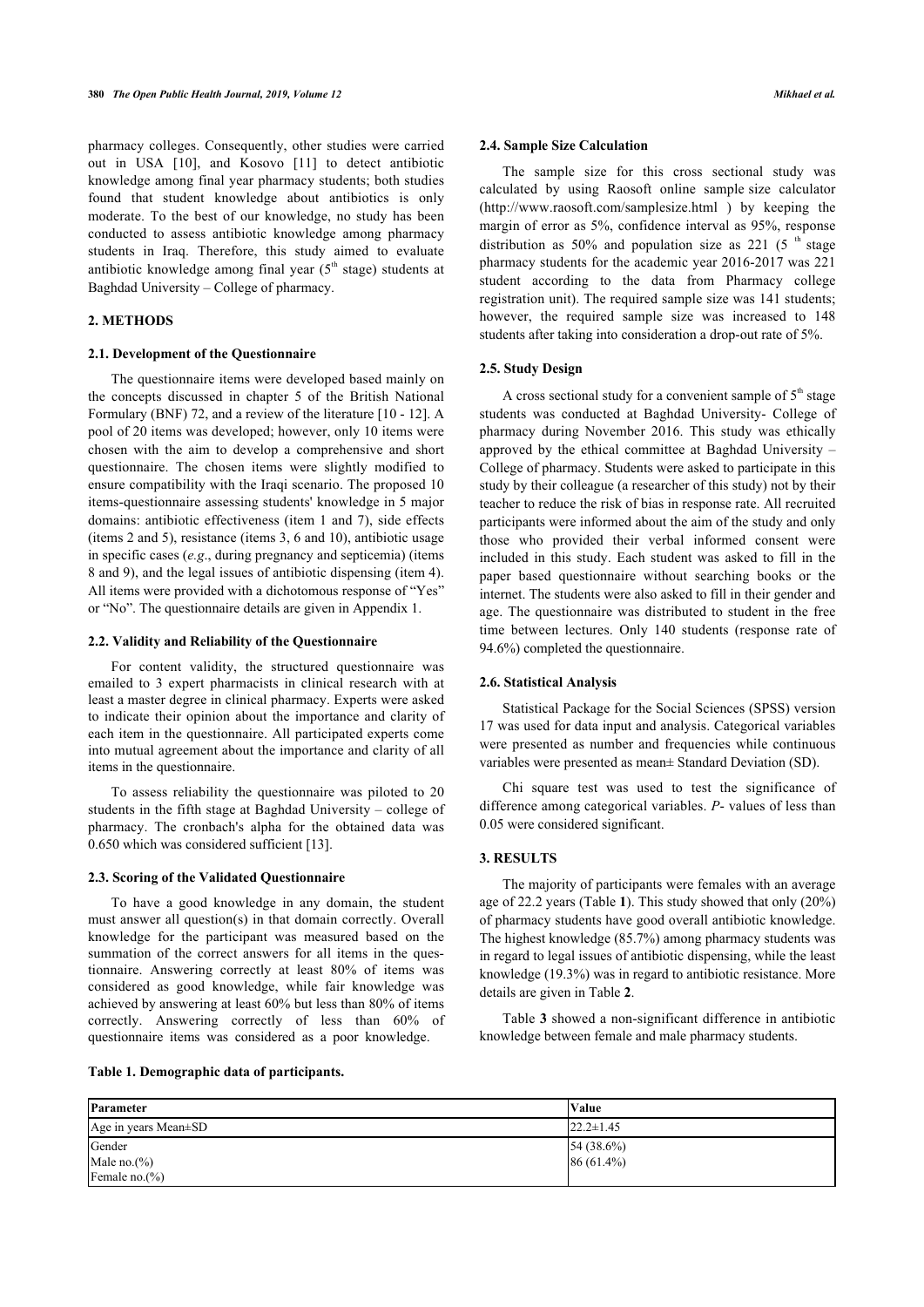|  | Table 2. Antibiotic knowledge among fifth stage pharmacy college students. |  |  |  |
|--|----------------------------------------------------------------------------|--|--|--|
|  |                                                                            |  |  |  |

| Parameter                             | <b>Degree of Knowledge</b>                                                                                      | Number of Student (%)       |
|---------------------------------------|-----------------------------------------------------------------------------------------------------------------|-----------------------------|
| Antibiotic effectiveness              | $Good*$<br>Poor $*$                                                                                             | 87(62.1)                    |
|                                       |                                                                                                                 | 53 (37.9)                   |
| Antibiotic side effects               | $Good*$<br>Poor $*$                                                                                             | 37(26.4)                    |
|                                       |                                                                                                                 | 103(73.6)                   |
| Antibiotic resistance                 | $Good*$<br>Poor $*$                                                                                             | 27(19.3)                    |
|                                       |                                                                                                                 | 113(80.7)                   |
| Legal issue in dispensing antibiotics | $Good*$<br>$Poor*$                                                                                              | 120(85.7)                   |
|                                       |                                                                                                                 | 20(14.3)                    |
| Choice of antibiotic in special cases | $Good*$<br>$Poor*$                                                                                              | 59 (42.1)                   |
|                                       |                                                                                                                 | 81 (57.9)                   |
| Overall knowledge                     | Good (380% correct answers)<br>Fair $(^360\% \leq 80\%$ correct answers)<br>Poor (less than 60% correct answer) | 28(20)<br>84 (60)<br>28(20) |

Good<sup>\*</sup>: Answer 100% of question(s) correctly, Poor<sup>\*</sup>: Answer less than 100% of question(s) correctly

#### **Table 3. The effect of student gender on antibiotic knowledge.**

| Parameter                             | <b>Degree of Knowledge</b>                                               |    | Male(n=54) Female (n=86) P value |       |
|---------------------------------------|--------------------------------------------------------------------------|----|----------------------------------|-------|
| Antibiotic effectiveness              | $Good*$<br>$Poor*$                                                       | 38 | 49                               | 0.111 |
|                                       |                                                                          | 16 | 37                               |       |
| Antibiotic side effects               | $Good*$<br>Poor $*$                                                      | 17 | 20                               | 0.282 |
|                                       |                                                                          | 37 | 66                               |       |
| Antibiotic resistance                 | $Good*$<br>Poor $*$                                                      | 12 | 15                               | 0.554 |
|                                       |                                                                          | 44 | 71                               |       |
| legal issue in dispensing antibiotics | $Good*$<br>$Poor*$                                                       | 48 | 72                               | 0.394 |
|                                       |                                                                          | 6  | 14                               |       |
| Choice of antibiotic in special cases | $Good*$<br>$Poor*$                                                       | 20 | 39                               | 0.332 |
|                                       |                                                                          | 34 | 47                               |       |
| Overall knowledge                     | Good (380% correct answers)<br>Fair $(^360\% \leq 80\%$ correct answers) | 11 | 17                               | 0.242 |
|                                       | Poor (less than 60% correct answer)                                      | 36 | 48                               |       |
|                                       |                                                                          | 7  | 21                               |       |

Good<sup>\*</sup>: Answer 100% of question(s) correctly, Poor<sup>\*</sup>: Answer less than 100% of question(s) correctly

# **4. DISCUSSION**

This study showed that most (62.1%) of the participated students had good knowledge about antibiotics effectiveness. A similar finding was obtained by a survey for pharmacy students at the major public university in Trinidad and tobacco at which 62% of them had good knowledge [[14\]](#page-4-13). Despite this apparent similarity in antibiotic knowledge between Iraqi and Trinidadian pharmacy students, the actual knowledge of Trinidadian students can be considered higher than that of Iraqi students because all of the included students in that study were from  $3<sup>rd</sup>$  and  $4<sup>th</sup>$  stage, while those in the current study were in 5<sup>th</sup> stage, and it is well known that pharmacy student knowledge is directly related to the student's stage [[15,](#page-4-14) [16](#page-4-15)].

This study showed a poor (42.1%) knowledge among pharmacy students in identifying antibiotics that can be used safely and effectively during pregnancy or in cases of septicemia. There is no any similar study in this regard and it is the  $1<sup>st</sup>$  time to get such information, however a closely related study that assessed pharmacists' knowledge about the safe antibiotics during pregnancy showed that nearly half of the participated pharmacists possessed such knowledge which is slightly better than that obtained in the current study for final stage pharmacy students [\[17](#page-4-16)].

In this study, only a minority (19%) of students had good knowledge about antibiotic resistance which is much lower than the knowledge among Indian (55%) [[18](#page-4-17)] and Malaysian (84%) [[19\]](#page-4-18) Pharmacy students.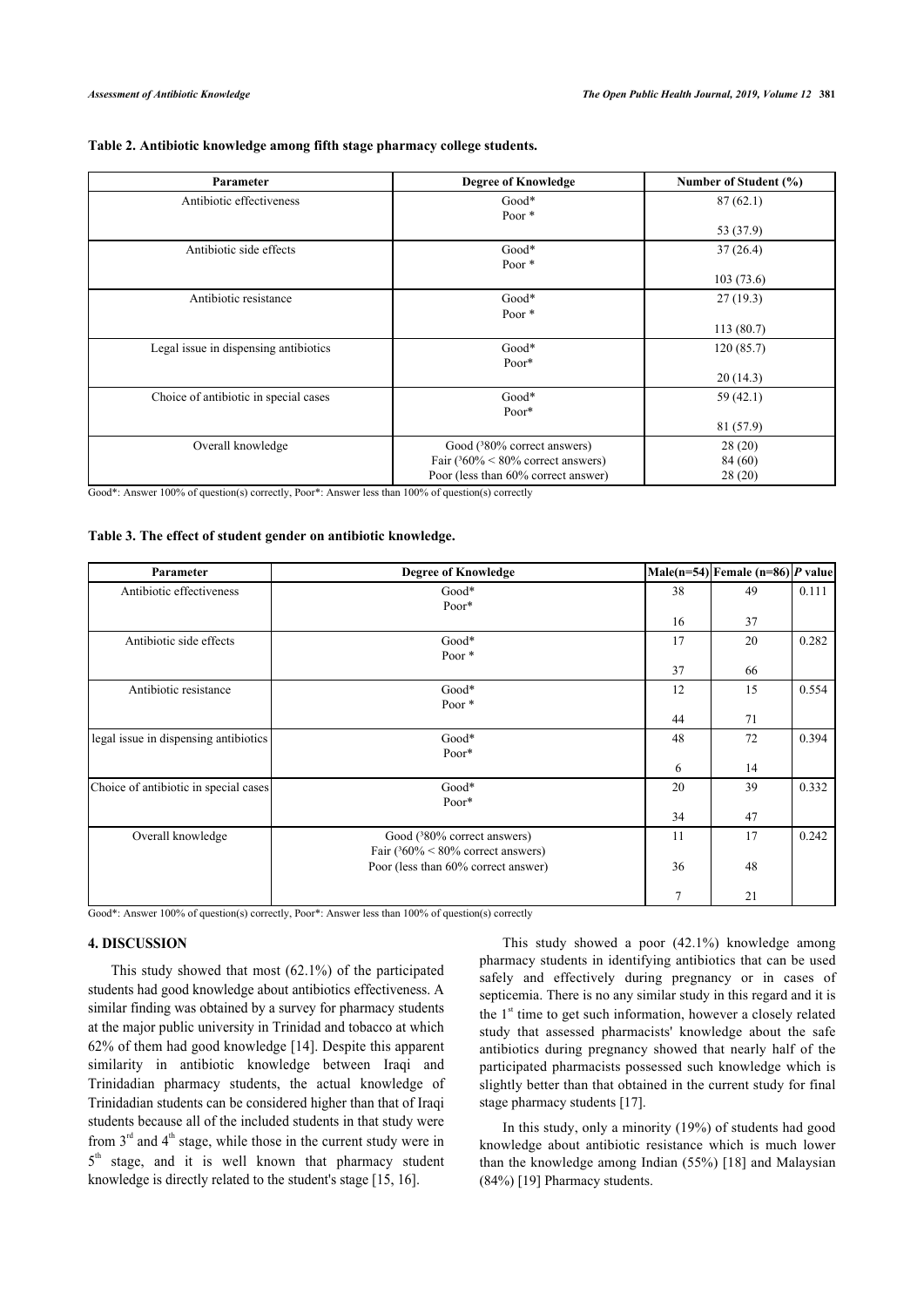This study showed that a promising high percent (85.7%) of respondent students agreed that antibiotics should be dispensed only in response to a valid prescription. The knowledge about antibiotic dispensing rules by Iraqi students is higher than that for students at the University of Prishtina – Kosovo (57%) [[11\]](#page-4-10); this large difference may be attributed to different nature of the question in both studies. However, it is not clear whether this high knowledge for antibiotic dispensing will be applied in the future by these junior pharmacists to improve the currently irrational antibiotic prescribing pattern in Iraq [\[9\]](#page-4-8).

This study showed that only 26.4% of participant students had a good knowledge toward antibiotic side effects, this was nearly similar with knowledge of the pharmacy students in Kosovo at which 37% of them had good knowledge about antibiotics side effects and lower than that of Indian students (74%) [[18\]](#page-4-17). This difference may be attributed to the difference in the method of teaching pharmacy students at which most of the Indian pharmacy students are studying Pharm D program, a clinically oriented teaching program, in contrast to Iraqi students.

A final finding of this study was the non significant difference in antibiotic knowledge between female and male pharmacy students. Similarly, many other studies showed that the knowledge of pharmacy students about medications [[20](#page-4-19)] diseases[[21](#page-4-20)] and even pharmacovigilance[[22](#page-4-21)] was not significantly different in correlation with student gender.

Overall antibiotic knowledge as shown by this study was less than expected and only a minority of students possess good antibiotic knowledge, this in contrast with pharmacy students in Trinidad and Tobago at which most of them had good antibiotic knowledge [\[14\]](#page-4-13). This poor overall antibiotic knowledge among Iraqi pharmacy students indicate that the irrational antibiotic prescribing and dispensing among Iraqi pharmacists may be partially attributed to a problem in the current curriculum of pharmacy college, which is uniform in all Iraqi pharmacy colleges; the current curriculum focus on clinical and pharmaceutical subjects in the last 2 years of the college making it difficult for the student to understand and memorize such important subjects, besides offering students one course (8 weeks) of hospital training which seems to be insufficient [\[23](#page-4-22)]. On the other hand, lacking of local guidelines for prescribing and dispensing of antibiotics, besides patient health beliefs and demands for antibiotics, can be another source for irrational antibiotic usage in Iraq and other Middle Eastern countries [\[24](#page-4-23)].

The major limitation of this study is that it included students from one Iraqi Pharmacy College; however, further studies are recommended to be done to include students from other pharmacy colleges in Iraq and other Middle Eastern countries with focus on student opinion about the major causes for such low antibiotic knowledge.

Despite the above limitation, it is recommended to revise and continuously update the scientific curriculum with great focus on student training programs besides, starting clinical and pharmaceutical subjects in earlier stages of the pharmacy college.

## **CONCLUSION**

In conclusion, antibiotic knowledge among pharmacy students in Iraq was very poor and less than expected.

# **ETHICS APPROVAL AND CONSENT TO PARTICIPATE**

Ethical approval was obtained from local Ethical Committee at College of Pharmacy - University of Baghdad.

# **HUMAN AND ANIMAL RIGHTS**

No animals/humans were used for studies that are the basis of this research.

#### **CONSENT FOR PUBLICATION**

Informed consent was obtained from all the participants.

# **AVAILABILITY OF DATA AND MATERIALS**

Not applicable.

#### **FUNDING**

None

# **CONFLICT OF INTEREST**

The authors declare no conflict of interest, financial or otherwise.

# **ACKNOWLEDGEMENTS**

Declared none.

# **APPENDIX 1: ANTIBIOTIC KNOWLEDGE QUESTION-NAIRE**

Dear participant, this questionnaire aims to assess your knowledge about antibiotics including their benefits, side effects, contraindications and main types. If you accept to help us please reply to the following questions with honesty.

1. Antibiotics are effective to hasten the recovery of patients with a sore throat due to common cold or influenza

Yes No

2. Frequent antibiotic usage can decrease patient immunity

Yes No

3. Antibiotics should be stopped immediately after symptoms were resolved to avoid the development of antibiotic resistance

## Yes No

4. Old generations of antibiotics (e.g., Ampicillin and tetracycline) can be dispensed by pharmacists without prescriptions

# Yes No

5. Hypersensitivity reactions are the only side effect for antibiotics

Yes No

6. When antibiotics used topically, there is no risk of